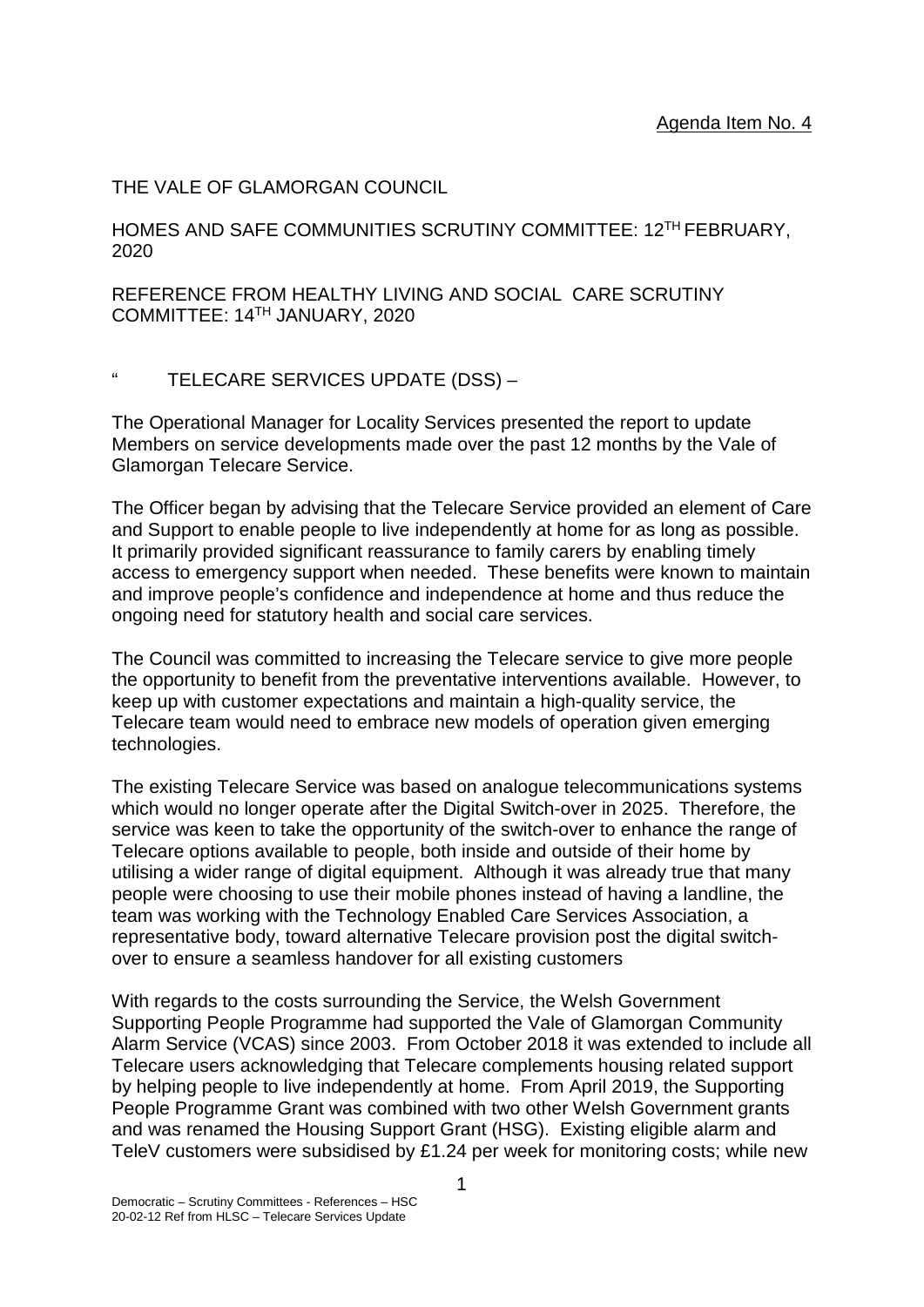customers received the same £1.24, only if certain criteria were met, i.e. a person was at risk of slips, trips or falls.

Therefore, Council housing tenants had been required as part of their tenancy agreement to pay the charge for Telecare without any assessment or decision of their need for Telecare. Further to the decision not to charge people who had complained, it was proposed that all current and new tenants to Council housing, apart from those in sheltered housing schemes, were given the opportunity to withdraw from the service and have their Telecare devices decommissioned. This would mean that any subsequent tenant to the property would only have access to Telecare through either TeleV or TeleV+.

The Officer added that the Team was working with the Council's Communication Team to develop the Telecare presence on the Council's website, which included an online application form and an enhanced presentation of the service as well as the team making ongoing presentations to social care teams, primary and secondary healthcare services and a range of local community groups to raise the profile of the service and seek feedback from customers.

Telecare customers and social workers reported that the lack of a mobile response to provide home visits to people who had fallen or had incontinence issues presented a barrier to growing the Telecare service and placed additional demand on home care, residential and ambulance services. Individuals who had the service often had lengthy waits for the ambulance service to arrive, which could hinder their later recovery. Adult services currently provided a night time sitting service to a small number of citizens. It was proposed that the provision of a mobile response service may reduce the need for such night sits, offer an alternative to residential care, promote people's dignity through urgent personal care and provide better outcomes to individuals who had fallen.

A Member then wished to begin discussion by congratulating the service on the successful support offered to individuals within the Vale of Glamorgan and as a secondary point advised that during a recent visit to the Golau Caredig facility in Barry, she developed concerns that individuals did not fully understand how the system worked once activated.

The Officer advised that he would be more than happy to attend the Golau Caredig facility to further educate the individuals using the service on the process that would be undertaken once a call was generated and in response to another Member's question as to how many false calls were received, advised that because the call response was immediate, most false calls could be identified quickly and it was also beneficial for individuals to test their service was still working correctly from time to time. However, if the Telecare caller was not able to generate a response from the individual then the emergency procedures would be activated.

The Vice-Chairman then referred to Innovate Trust which was an organisation providing supported living services for people with disabilities since 1967 and was advancing with technology in the area and therefore suggested that the Committee may benefit from a presentation from the organisation in the future. In response, the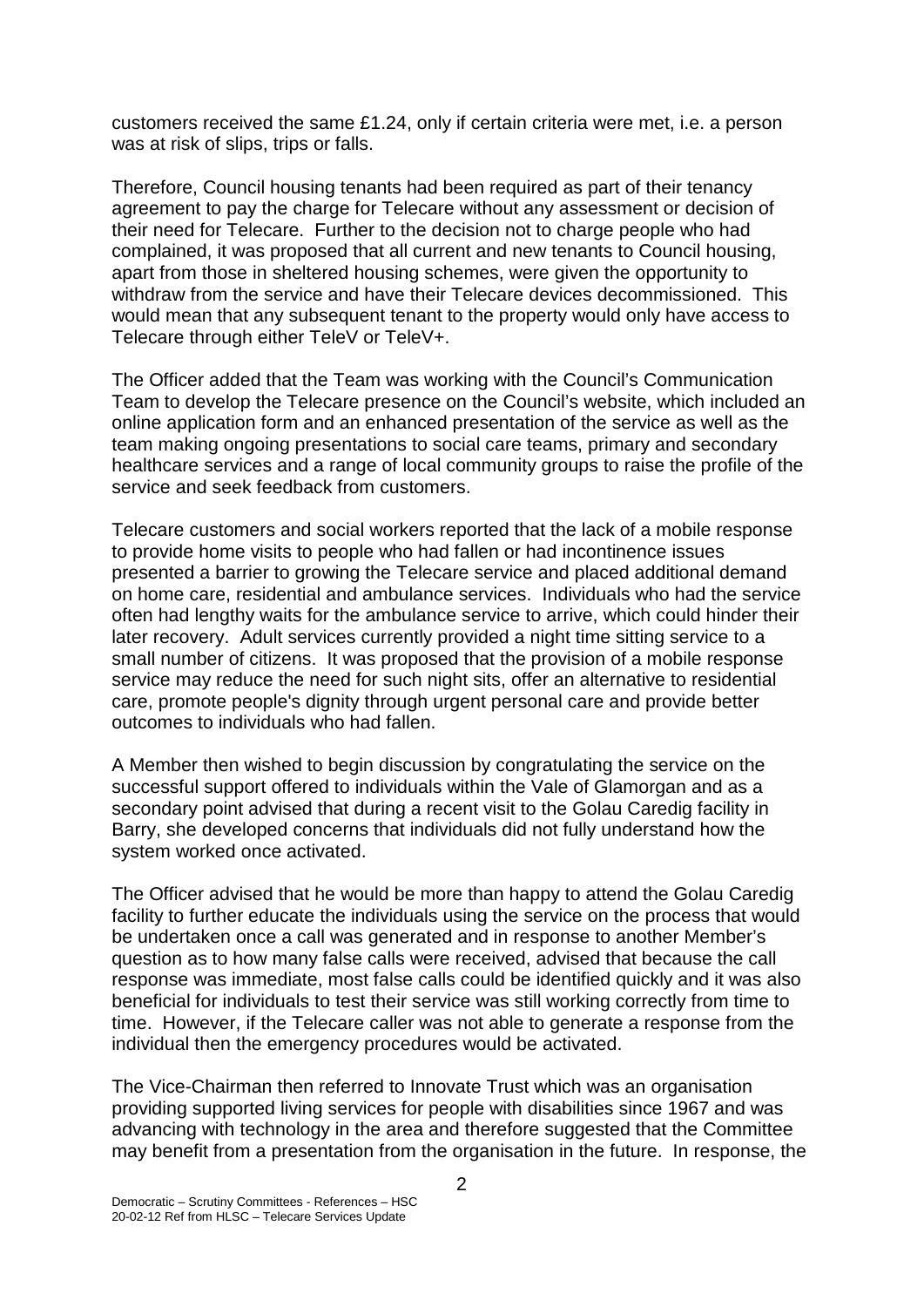Director of Social Services advised that the Local Authority was already in contact with Innovate Trust and exploring smart technology in future planning and the organisation had already agreed that they would be happy to attend a future Committee meeting.

In conclusion, the Chairman advised that through her own discussions with service users, it was evident that individuals wished to receive adequate training on the new technology made available to them as well as completing the process for the technology being made available to them in the first instance.

### RECOMMENDED –

(1) T H A T the work and future developments of the Telecare Service be noted.

(2) T H A T the Scrutiny Committee continues to receive annual updates on the work of the Telecare Service.

(3) T H A T the report be referred to the Homes and Safe Communities Scrutiny Committee.

### Reasons for recommendations

(1) To apprise Members on the challenges, opportunities and strategic direction of the Vale of Glamorgan Council's Telecare Service.

(2) To update Scrutiny Committee on the developments within the Telecare Service.

(3) For consideration and comment."

Attached as Appendix – Report to Healthy Living and Social Care Scrutiny Committee: 14<sup>th</sup> January, 2020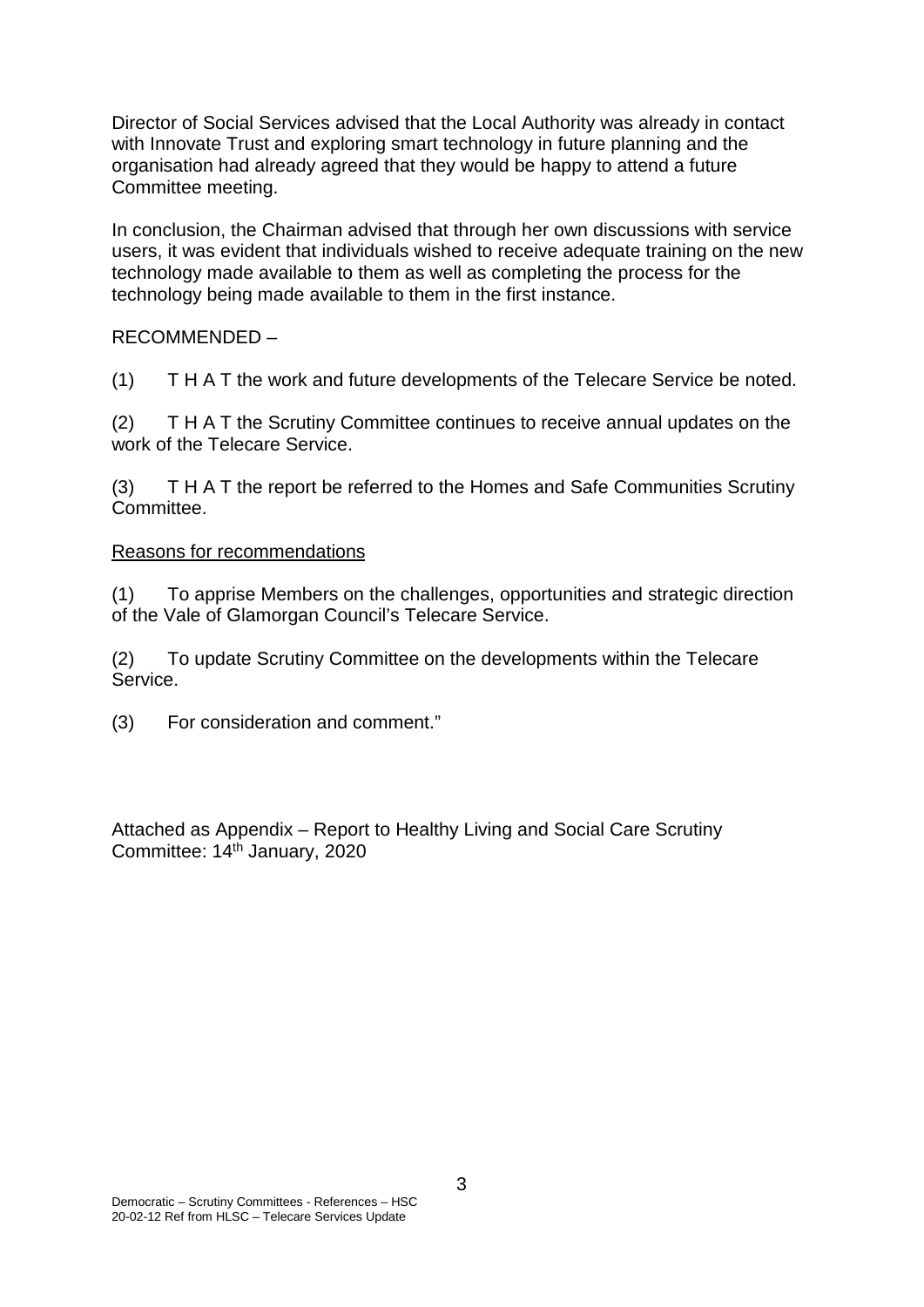

| Meeting of:                                        | <b>Healthy Living and Social Care Scrutiny Committee</b>                                                                       |  |  |  |  |
|----------------------------------------------------|--------------------------------------------------------------------------------------------------------------------------------|--|--|--|--|
| Date of Meeting:                                   | Tuesday, 14 January 2020                                                                                                       |  |  |  |  |
| <b>Relevant Scrutiny</b><br>Committee:             | Healthy Living and Social Care                                                                                                 |  |  |  |  |
| Report Title:                                      | <b>Telecare Services Update</b>                                                                                                |  |  |  |  |
| Purpose of Report:                                 | To update Members regarding the service developments made over the past<br>12 months by the Vale of Glamorgan Telecare Service |  |  |  |  |
| Report Owner:                                      | <b>Director of Social Services</b>                                                                                             |  |  |  |  |
| Responsible Officer:                               | Operational Manager - Locality Services                                                                                        |  |  |  |  |
| Elected Member and<br><b>Officer Consultation:</b> | Head of Adult Services / Locality Manager; Team Leader, Telecare;<br>Operational Manager, Customer Services.                   |  |  |  |  |
| <b>Policy Framework:</b>                           | This is a matter for Executive decision                                                                                        |  |  |  |  |

# **Executive Summary**:

Telecare provides an element of Care and Support to enable people to live independently at home for as long as possible. It primarily provides significant reassurance to family carers by enabling timely access to emergency support when needed. These benefits are known to maintain and improve people's confidence and independence at home and thus reduce the ongoing need for statutory health and social care services. The research available concludes that any benefits are maximised when Telecare is introduced early as a preventative service.

The Council is committed to increasing the Telecare service to give more people the opportunity to benefit from the preventative interventions available. However, to keep up with customer expectations and maintain a high-quality service, the Telecare team will need to embrace new models of operation given emerging technologies.

The existing Telecare Service is based on analogue telecommunications systems which will no longer operate after the Digital Switch-over in 2025. The service is keen to take the opportunity of the switchover to enhance the range of Telecare options available to people, both inside and outside of their home by utilising a wider range of digital equipment.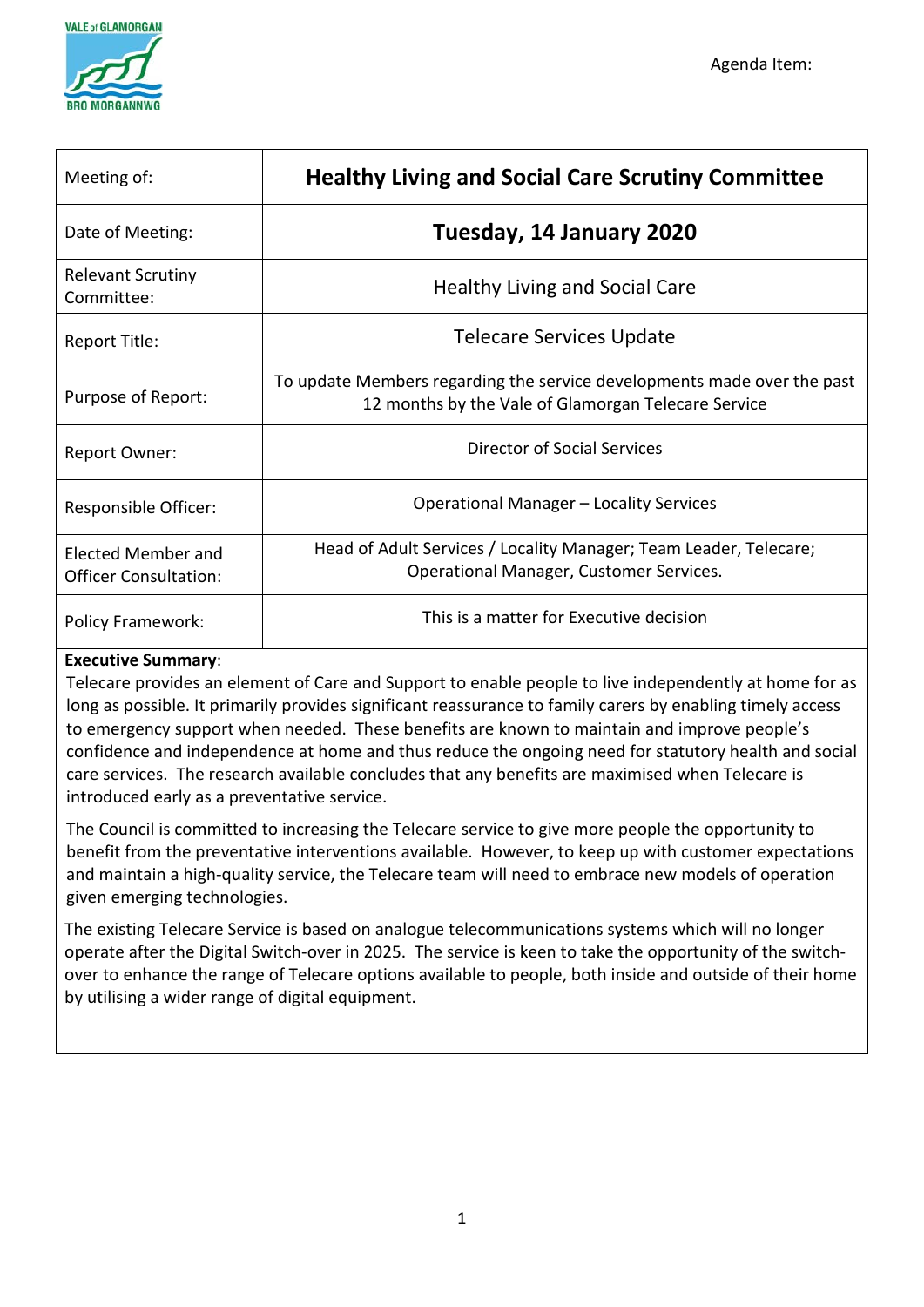## **Recommendations**

- **1.** That the work and future developments of the Telecare service is considered by Scrutiny Committee.
- **2.** That Scrutiny Committee receives annual updates on the work of the Telecare Service.
- **3.** That the report is referred to Homes and Safe Communities Scrutiny Committee.

## **Reasons for Recommendations**

- **1.** To appraise Members on the challenges, opportunities and strategic direction of the Vale of Glamorgan Council's Telecare service.
- **2.** To update Scrutiny Committee on the developments within the Telecare Service.
- **3.** For consideration and comment.

## **1. Background**

- **1.1** The Vale of Glamorgan Council's Telecare Service supports citizens of the Vale of Glamorgan to live independently in their homes through the provision of highly accessible Technology Enabled Care devices to alert carers/professionals in times of need. The Telecare Team is responsible for the installation and maintenance of the Telecare equipment; they work alongside the Customer Services 24/7 Monitoring Team at Contact One Vale.
- **1.2** TeleV makes use of an analogue base unit connected through a home telephone landline to a personal pendant and environmental sensors which link to the 24/7 monitoring centre at Contact One Vale. The TeleV service was introduced alongside the existing Vale Community Alarm Service (VCAS) in 2008, which primarily consisted of hardwired schemes within council properties and a smaller number of dispersed units and pendants which customers rented on separate terms which have been maintained through VCAS. Since 2008, TeleV has been a rental with maintenance only service.
- **1.3** TeleV carries a flat rate charge for installation and maintenance. Installations currently cost citizens a one-off amount of £59.50; with a weekly charge of £5.25. This charge has been subsidised by the Supporting People Programme Grant by £1.24 per week to cover the monitoring of the alarm only since October 2018; if eligible this reduces the on-going charge to £4.01 per week. Anyone over the age of eighteen who is at risk of a slip, trip or fall is eligible for funding from the Supporting People Programme to cover the monitoring cost of an alarm. However, those under the age of sixty must be in receipt of certain welfare benefits or be able to provide medical evidence to confirm that they meet the criteria.
- **1.4** TeleV+ makes use of a wider range of equipment to support people with more complex needs in their own homes and communities. This may be linked to the 24/7 monitoring centre or directly to carers. TeleV+ is a Care and Support service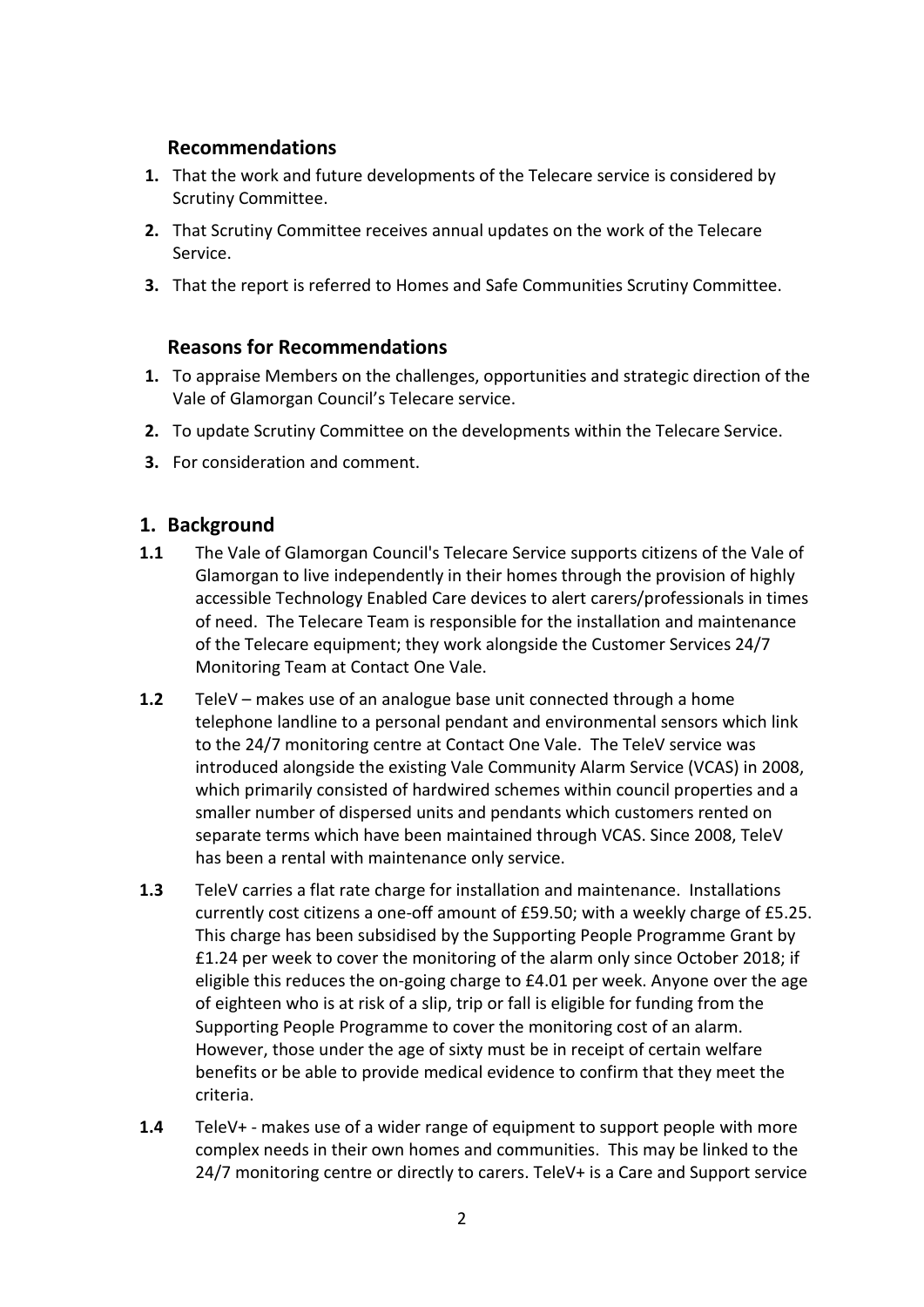provided on the completion of a Social Services & Wellbeing (Wales) Act 2014 assessment. Such equipment may include: fall detectors, bed or chair sensors, epilepsy sensors (wearable for the day, bed-based for nights), GPS trackers, floor mats, flood 'preventers' (Magiplugs), nightlights, door sensors etc.

- **1.5** TeleV+ is considered Care and Support and so is funded through Social Services. A customer contribution to Care and Support is calculated through a Financial Assessment taking into account a person's financial circumstances and up to a Welsh Government set weekly cap (currently £90.00 per week). The maximum charge for the service is £8.77 per week, reduced to £7.53 if eligible for Supporting People funding. The service currently supports 1 child and 162 adults living with Care and Support needs.
- **1.6** The majority of the Council's Housing Stock has an alarm service currently supported through the Telecare service. This consists of 2 elements, monitoring (through Contact One Vale's 24/7 monitoring centre) and maintenance (provided through an external contract or by the Council's Telecare team). The Telecare service supports approximately 1400 tenants living in the Council's Housing stock. The charge for this service has historically been included as part of the tenant's rent in elderly designated properties as a condition of their tenancy, irrespective of the tenant's need for the service. The Housing department has received 37 complaints during 2019 from housing tenants that do not wish to pay an additional charge for their alarm stating that they do not need or want it, claiming that private tenants or owner occupiers do not have this requirement. In order to make access to the service equitable, the Housing Department has accepted this point for tenants in designated properties, apart from sheltered schemes and is now in the process of decommissioning Telecare from relevant Vale housing tenants. This will have a financial impact on the Telecare income of £4.01 per week per customer.
- **1.7** The number of TeleV and TeleV+ customers has increased slowly over the last five years, with the number of VCAS customers reducing due to properties being re-designated from elderly persons accommodation to general needs properties for younger people. The number of VCAS (dispersed) customers will continue to reduce as people no longer require the service or their equipment breaks; the service aims to support all VCAS customers to a TeleV (or TeleV+) service by April 2020.

|         | <b>New</b> | <b>New</b> | Active       | Active       | <b>VCAS</b> | <b>VCAS</b> |
|---------|------------|------------|--------------|--------------|-------------|-------------|
|         | TeleV      | TeleV+     | <b>Users</b> | <b>Users</b> | (dispersed) | (Housing)   |
|         |            |            | TeleV        | TeleV+       |             |             |
| 2013-14 | 189        | 61         | 570          | 111          | 315         | 1149        |
| 2014-15 | 240        | 69         | 634          | 135          | 207         | 1383        |
| 2015-16 | 251        | 79         | 730          | 132          | 161         | 1411        |
| 2016-17 | 272        | 91         | 815          | 150          | 130         | 1394        |
| 2017-18 | 249        | 81         | 862          | 154          | 91          | 1419        |
| 2018-19 | 259        | 50         | 926          | 146          | 66          | 1406        |
| Apr-Oct | 154        | 41         | 975          | 163          | 55          | 1389        |
| 2019    |            |            |              |              |             |             |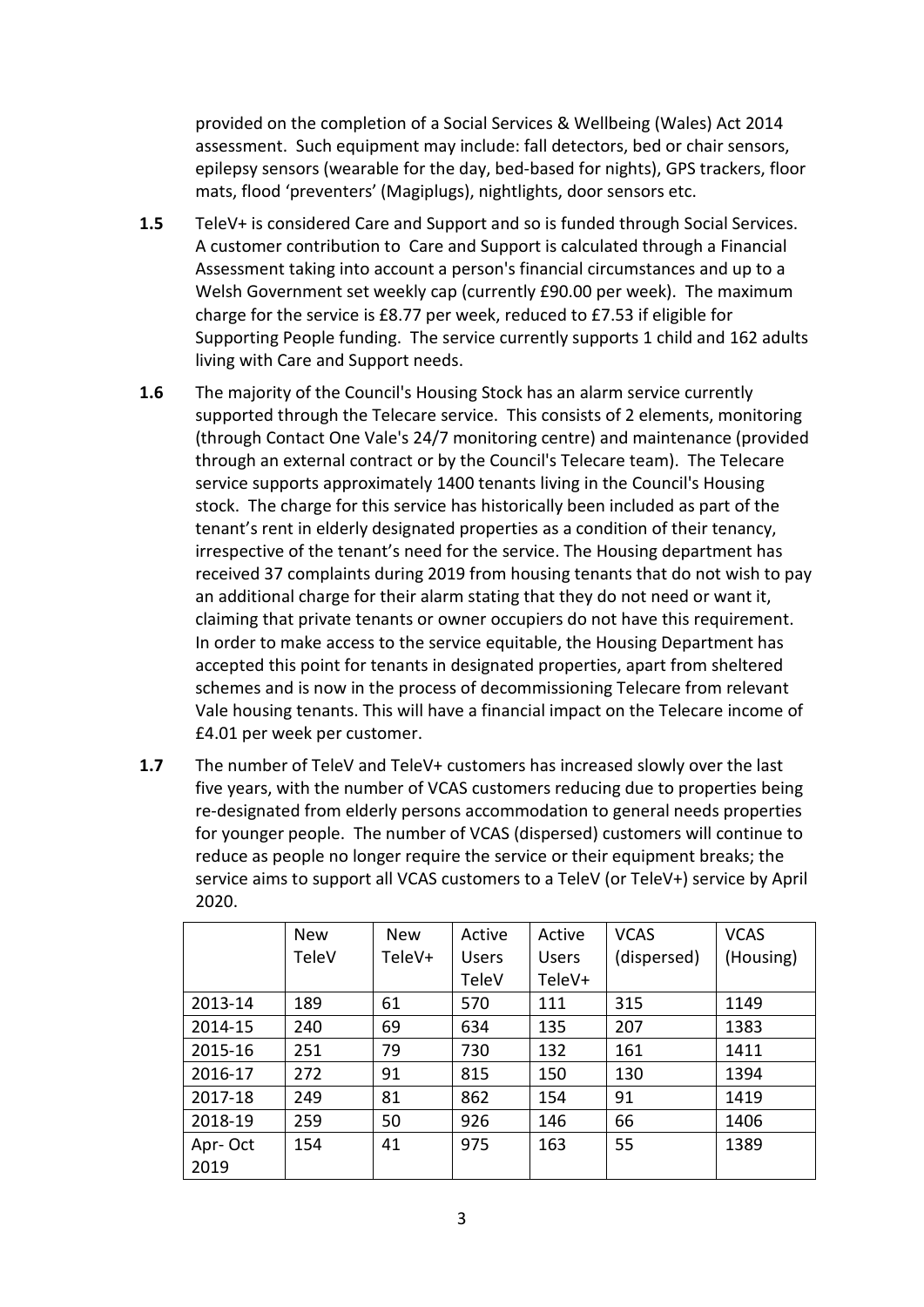# **2. Key Issues for Consideration**

# **Supporting People Grant**

The Welsh Government Supporting People Programme has supported the Vale of Glamorgan Community Alarm service (VCAS) since 2003. From October 2018 this was extended to include all Telecare users acknowledging that Telecare complements housing related support by helping people to live independently at home. From April 2019, the Supporting People Programme Grant was combined with two other Welsh Government grants and was renamed the Housing Support Grant (HSG). Existing eligible alarm and TeleV customers are subsidised by £1.24; per week for monitoring costs; while new customers receive the same £1.24, only if certain criteria are met, [i.e. a person is at risk of slips, trips or falls.

- **2.1** The changes in funding of Telecare as a result of the changes to HSG will be kept under review to ensure the service continues to operate within budget and generates income for future service developments.
- **2.2** Council housing tenants have been required as part of their tenancy agreement to pay the charge for Telecare without any assessment or decision of their need for Telecare. Further to the decision not to charge people who have complained, it is proposed that all current and new tenants to Council housing, apart from those in sheltered housing schemes are given the opportunity to withdraw from the service and have their Telecare devices decommissioned. This will mean that any subsequent tenant to the property will only have access to Telecare through either TeleV or TeleV+.

### **Growth of the Service**

- **2.3** There has been a slow and steady increase in the number of TeleV and TeleV+ customers over the last five years. Assuming the benefits of Telecare, there is a clear motivation to the department for increasing the number of people using the service. The team will continue to promote the service through all available avenues, including primary and secondary Health and Social Care, 3rd sector brokers, Contact One Vale and through the Council's social media.
- **2.4** The Team is working with the Communication Team to develop the Telecare presence on the Council's website, which includes an online application form and an enhanced presentation of the service.
- **2.5** The Team has made ongoing presentations to social care teams, primary and secondary healthcare services and a range of local community groups to raise the profile of the service and seek feedback from customers.
- **2.6** The Team considered the offer of a postal service for the customer to self-install the Telecare equipment at a reduced cost but after consultation with social workers it was not pursued as social workers felt this would not be appropriate for many of our service users. It was felt that the installation was an excellent opportunity for the Telecare staff to initiate a positive relationship with the person and their family which was critical to break down any barrier to using the equipment and allowed for the Telecare staff to highlight other preventative opportunities that benefit the person.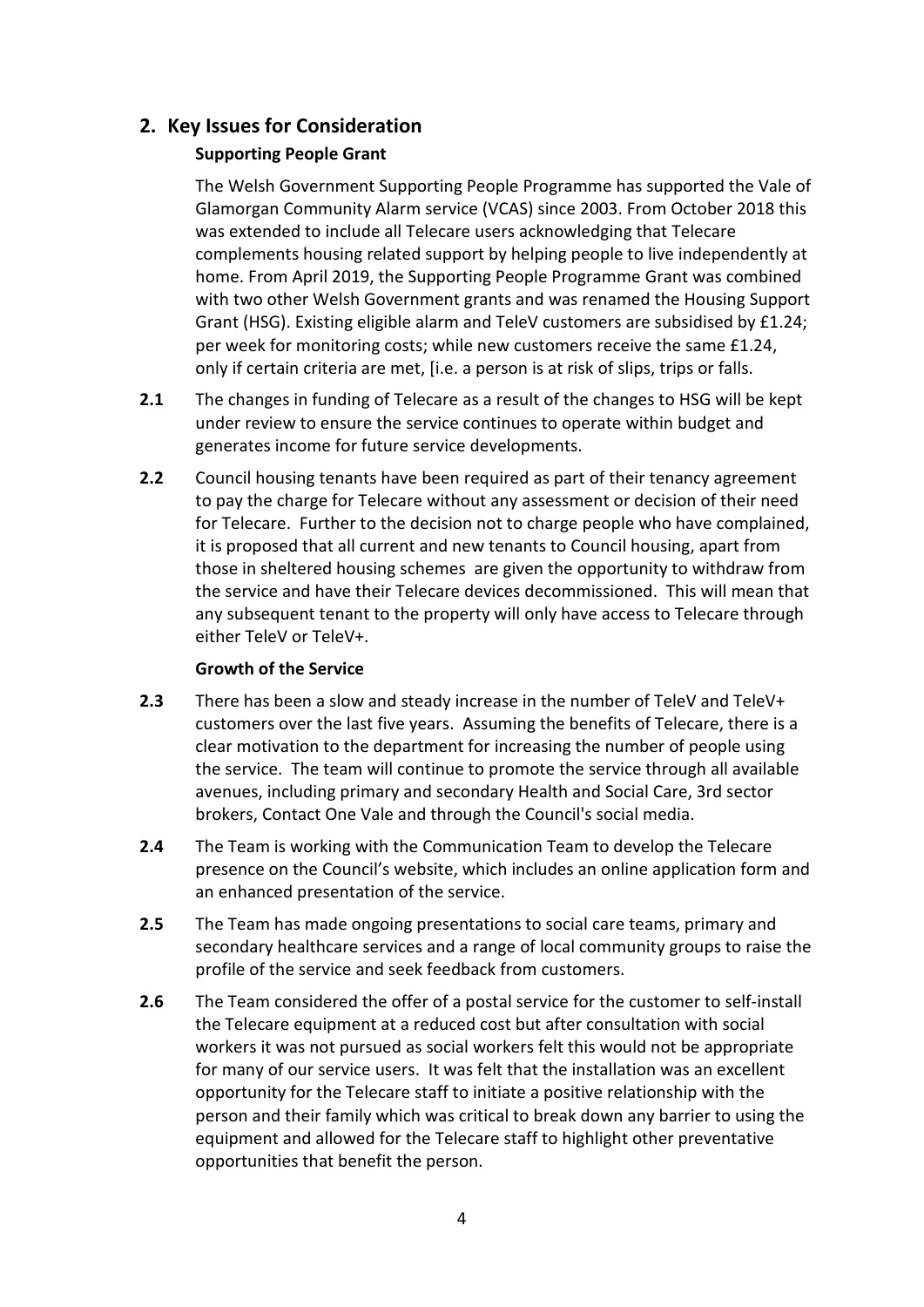**2.7** The Team is keen to introduce a Winter incentive of free installations to encourage uptake of the service for new or returning customers.

### **Mobile Response Service**

- **2.8** Telecare customers and social workers report that the lack of a mobile response to provide home visits to people who have fallen or had incontinence issues presents a barrier to growing the Telecare service and places additional demand on home care, residential and ambulance services. Individuals who have the service often have lengthy waits for the ambulance service to arrive, which can hinder their later recovery. Adult services currently provide a night time sitting service to a small number of citizens. It is proposed that the provision of a mobile response service may reduce the need for such night sits, offer an alternative to residential care, promote people's dignity through urgent personal care and provide better outcomes to individuals who have fallen.
- **2.9** Adult Services currently support 7 people with night time domiciliary care at a cost of £68,000 and 23 people with night-time Direct Payments at a cost to the department of £345,246. While, a mobile response service would not completely negate the need for night-time care, it would significantly reduce it and offer an increased number of people and family's reassurance that care is available at night.
- **2.10** The Telecare team are keen to pilot a Mobile Response Service, the Operational Manager and Head of Service are looking at opportunities for grant funding. Should funding become available It is intended that the service would be available to all TeleV+ customers and offered to TeleV customers at an additional charge, once any grant funding had ceased.
- **2.11** The Mobile Response service would be accessed through the Telecare equipment for people experiencing a fall or an incontinence emergency. From  $1<sup>st</sup>$  April 2019 to 30<sup>th</sup> November 2019 the service received over 300 alerts requiring an emergency ambulance response. It is anticipated that a mobile response service would reduce the need for an ambulance for Telecare customers.
- **2.12** The Telecare Team aims to trial a Mobile Response Service during 2020 to avoid over reliance on commissioned care and support at night-time.

### **Digital Switch Over**

- **2.13** Analogue telephone lines are due to be replaced with digital lines by 2025, meaning that all the current (2500) users supported by Telecare will need to have their devices replaced by digital devices. Although it is already true that many people are choosing to use their mobile phones instead of having a landline, the team is working with the Technology Enabled Care Services Association, a representative body, toward alternative Telecare provision post the digital switch-over to ensure a seamless handover for all existing customers. This will involve several phases.
	- Upgrade of the Telecare computer monitoring platform: The service currently operates Telecare from a Tunstall database which enables the operators to identify the user and highlights an emergency plan for the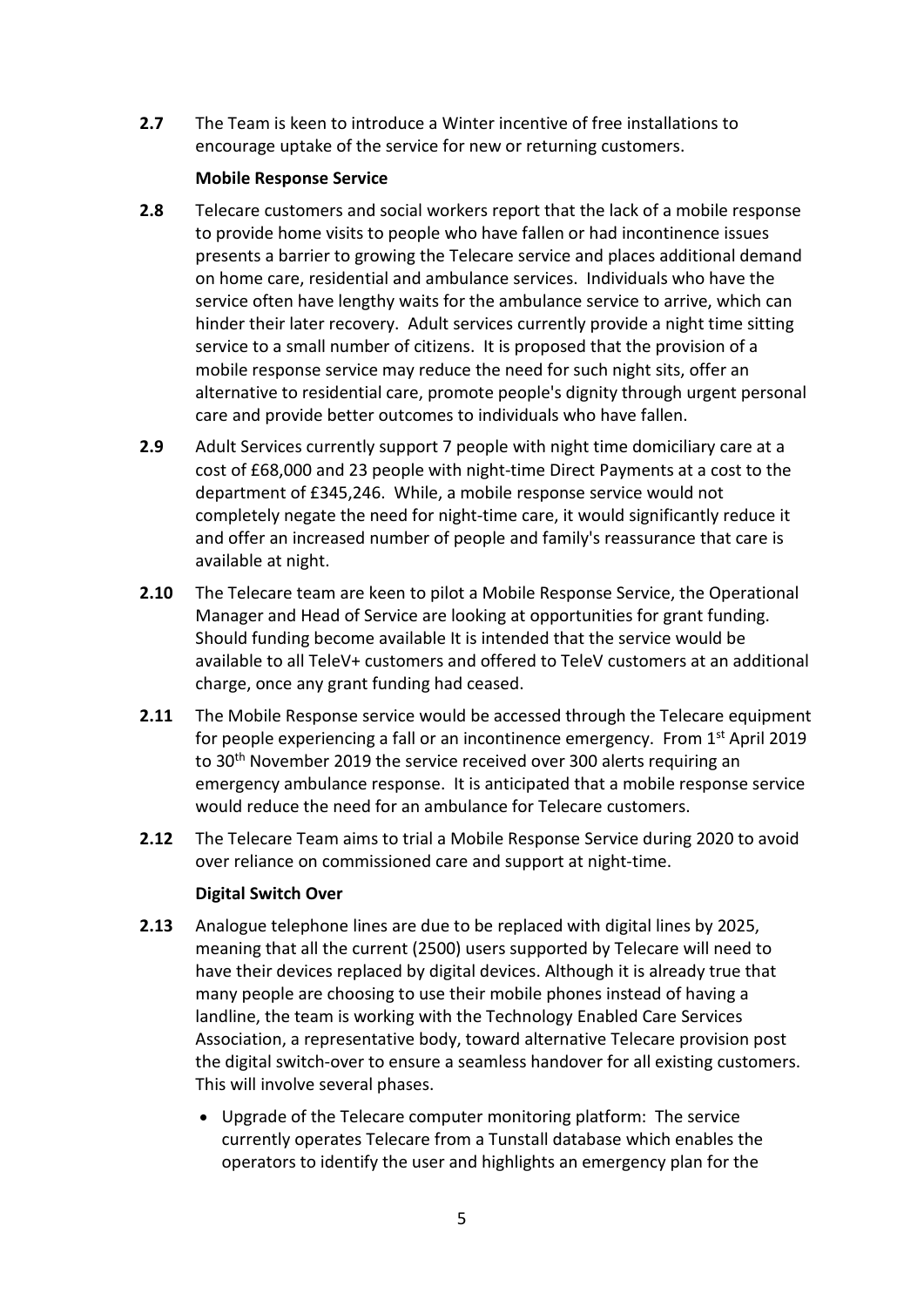operator to put in place. The current platform maintenance contract is due to expire at the end of March 2020 and is not fit for the digital switch-over. The team will procure a new digital platform during 2020 that will enable a wider range of in-house and mobile (SIM based) devices that are able to track the wellbeing and location of users at all times; it is envisaged that this will be a hosted solution, in line with the Council's digital strategy.

- Trial of Mobile Equipment: Although the current platform is able to support a wide range of alarms and peripheral devices such as movement and fall sensors, epilepsy and diabetes sensors, these are restricted to the person's home. A new computer monitoring system will enable improved communication with mobile sensors and alarms. The team is currently trialling a range of mobile equipment throughout the Vale of Glamorgan to identify 'black spots' where the mobile signal does not reach to ensure only suitable equipment is suggested for customers. A detailed analysis of this work to date is attached to this report (Appendix 1).
- GPS Tracker Systems: The increasing reliability and wear-ability of GPS trackers is enabling people who might be at risk of becoming lost in the community, greater freedom to access the community and offers families and professionals reassurance that they will always know the whereabouts of the person where it is in the person's best interest. An improved computer monitoring system will enable a greater range of mobile devices to cover more specialist needs and a greater reach throughout the Vale.
- Enhanced Health Monitoring at Home: There is an increasing confidence in the reliability of health monitoring devices that enable practitioners and families to monitor individuals at home and provide improved information on people's activities, health and nutrition/hydration. An improved digital platform will allow the team to trial a greater range of monitoring systems to support people to live at home for longer.

# **3. How do proposals evidence the Five Ways of Working and contribute to our Well-being Objectives?**

### **Long Term**

**3.1** The Council's commitment to developing the Telecare Service represents a focus on the long-term wellbeing of individuals using the service and the sustainability of social care by reducing or delaying demand on care and support services.

### **Integration**

**3.2** The Telecare Service supports an Active and Healthy Vale by providing safeguards and early warnings to enable people to live independently. The service operates from the Contact Centre which provides not only social care but access to a range of community health services.